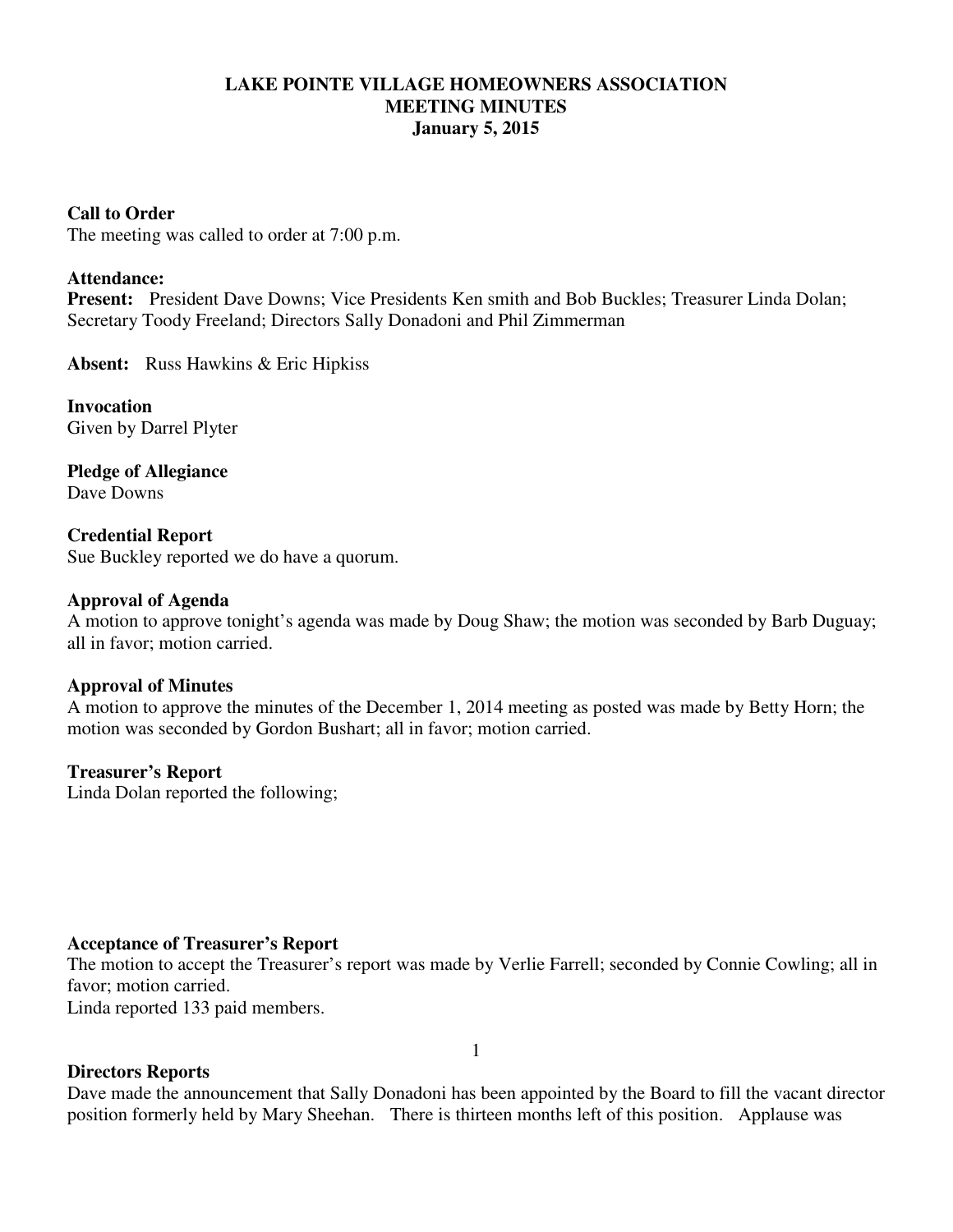given to welcome Sally.

# **President's Report**

- Dave reported that the Park and Company sale to Sun Communities should be finalized tomorrow on the 6<sup>th</sup> of January.
- The pool hopefully will be up and running by this weekend we hope. A lot went wrong with the motor and pump and need rewiring, estimates are in and hopefully we will see some progress in the next day or so. The hot tub is up and running.
- JMS Contracting Meeting January 20, 2015 at 1:30 p.m. at Bartow Court House Dave asked that all who can, please plan to attend this meeting. He asked at this time for Betty Horn who is heading up the committee of herself, Maggie Horn, Verlie Farrell, Suzanne Downs, and Trudy Herkimer, to bring us up to date on this very important issue. Betty stated that we have to be ready to show our self as a large unit on the  $20<sup>th</sup>$ . This will affect the air, water and noise in our community. They are only 1000 feet from us. This will be a very serious health issue for us all. They are seeking approval on Prairie Lane Road in Mulberry. On Dec 3, 2014 the received approval from the Polk County commission was 4 to 2. This is not the end of it, we are not defeated, we need to fight this with every thing we have. Betty asked that everyone attending to wear a RED shirt, to show we are a united front of opposition to this issue. Anyone needing a ride show up at our parking lot by 12:30 on the  $20<sup>th</sup>$  or call someone on the committee to get a ride. We can also write or e-mail the following: Melony M. Bell, Representative Ben Albritton, Senator Denise Grimsley, addresses attached to minutes as is sample letter. If any questions please call one of the committee, talk among yourselves and make this a priority for our park now.

### **Unfinished Business**

Security cameras - This is on the table with Sun Communities Membership dues - They are due now.

# **New Business**

**Activities Budget** - Approval of Activities Budget of \$14,550.00. Motion made by Kathy Hoff to accept the budget; seconded by Dug Shaw; 1 opposed; motion carried

**Welcome Committee -** Kathy Hopf reported the following new residents:

**Pete and Evie Finstad** - 421 Lake Superior Drive, they are from Freedom, PA, phone # 412-303-0301 Dave welcomed them to our park.

**Nominating Committee** - Sally Donadoni asked for nominations from the floor for Vice President, Secretary, Treasurer, and Director at Large. Each position is for two years. No nominations from the floor, nominations were closed. The slate of officers are as follows; Secretary - Connie Cowling #138, Treasurer - Angela Kieg #279, Linda Dolan #378, Director at Large - Harriet Azzarelli #349. Nominations were closed.

Joann Clifford asked about the number of board members, it was stated that we needed one more, after more discussion Dennis Glavin said he would run for Vice President. With the nominations being closed, we needed a motion to reopen the nominations which Pete Finstad made the motion; seconded by Betty Horn; all in favor; motion carried. Dennis Glavin is added to the roster as Vice President. Nominations are again closed. 2

# **Committee Reports**

**Sue Buckley** - asked for someone to take over shuffleboard, Joe Strahl #272 volunteered to do it; a big round of applause was given. Sue thanked all who helped take down the Christmas decorations in the hall, inside and out and Gordon thanks for the use of your van. There will be free strawberry shortcake for the

| Feb. meeting again. Sue asked Howard Moff |            |               |             | to come |
|-------------------------------------------|------------|---------------|-------------|---------|
|                                           | 12/31/2014 | Cash Balance  | \$33,232.35 |         |
|                                           |            | Receipts      | \$5,865.37  |         |
|                                           |            | Disbursements | \$4.374.63  |         |
|                                           | 1//2015    | Cash Balance  | \$31,741.61 |         |
|                                           |            |               |             |         |